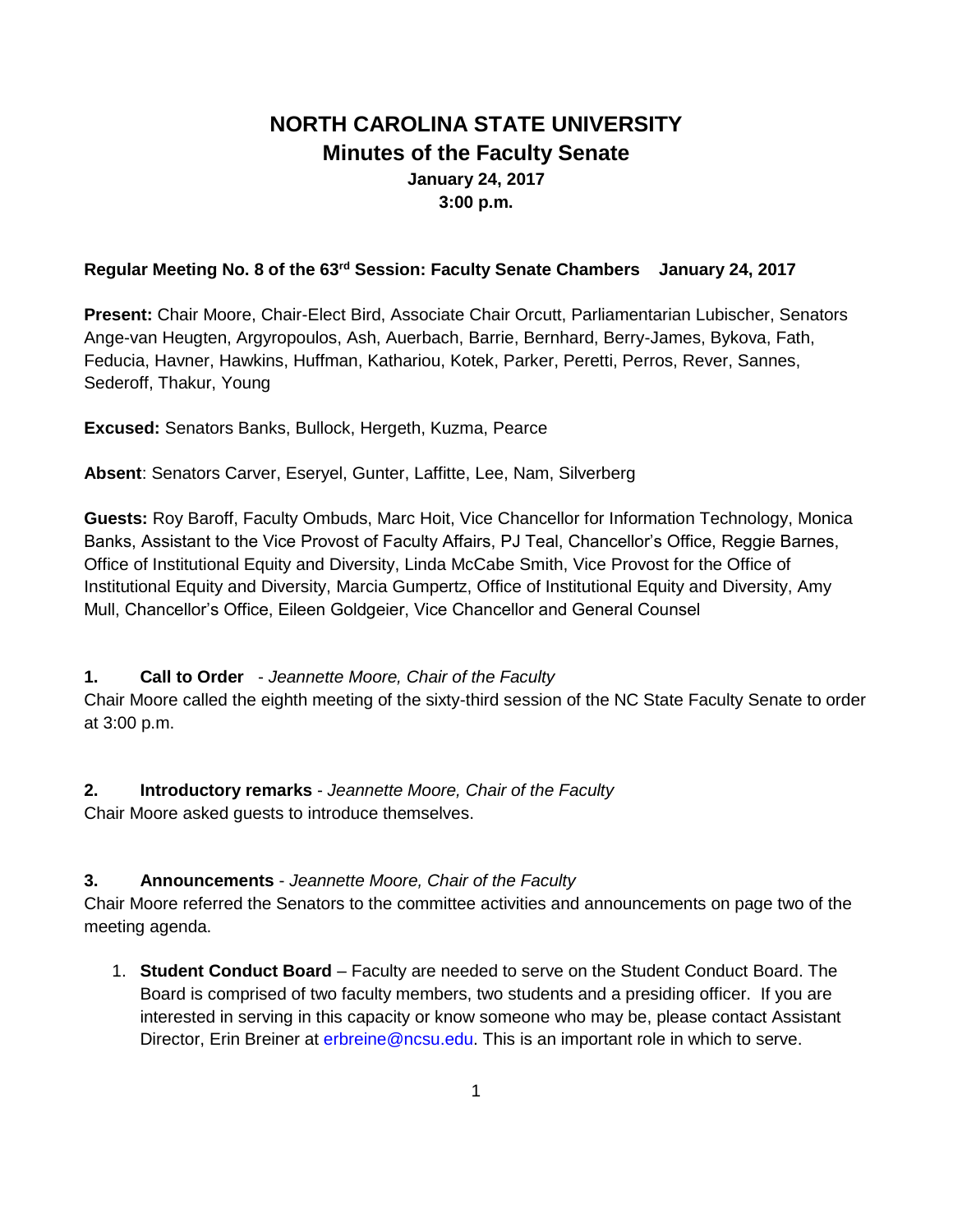2. **The University Standing Committee survey** is available now. You are encouraged to fill out the survey and encourage your colleagues to do so as well. The survey is open until January  $30<sup>th</sup>$ . It is very important that there are many people participating in the survey so when someone rotates off a committee they can be replaced with someone from the same college for representation across the University.

## **4. Approval of the Minutes, Regular Meeting No.7 of the 63rd Session, January 10, 2017** *Darby Orcutt, Associate Chair of the Faculty*

With no opposition or changes to the content of the minutes, a motion to approve the minutes as submitted was made, seconded, and passed unanimously.

## **5. Chancellor's Remarks and Q/A**

*Randy Woodson, Chancellor* 

Chancellor Woodson welcomed everyone back from the semester break and stated that we are off to a good start. He provided some information and updates on some faculty awards. This year, the University has three faculty members who have been inducted into the National Academy of Inventors, which was established to recognize those academic scientists that contribute to economic development through commercialization of intellectual property. NC State currently has three in the Academy and the three added this year are Jay Baliga, Distinguished University Professor of Electrical Engineering, Ruben Carbonell, the Frank Hawkins Distinguished Professor of Chemical Engineering, and Frances Ligler, the Lampe Distinguished Professor in the joint NC State/UNC Chapel Hill Biomedical Engineering Department. The Chancellor stated that this is a great thing for NC State. He pointed out a few other distinctions, including Phil Castellano, of the Department of Chemistry, who was named the first Goodnight Innovation Distinguished Chair. He also pointed out that the Goodnights have recently increased the endowment for their Scholarship to provide ten scholarships annually for students that transfer to NC State from Community Colleges, bringing the number of full-ride Goodnight Scholars on campus to 220, which is amazing.

The Chancellor also recognized Ken Adler, who is a professor in the College of Veterinary Medicine and was recently featured on a UNC-TV documentary and Stacy Wood, Poole College of Management, was just elected as President of the Association of Consumer Research, which is one of the largest academic associations in the world. Additionally, the Chancellor recognized Steve McKeand, who is a Professor of Forestry in the College of Natural Resources, who just won the highest honor for public service from the UNC system, when he was awarded the James E. Holshouser Award of Excellence in Public Service.

The Chancellor then stated that one of the things that President Obama emphasized during his administration was trying to bring back manufacturing in America, and doing it through the National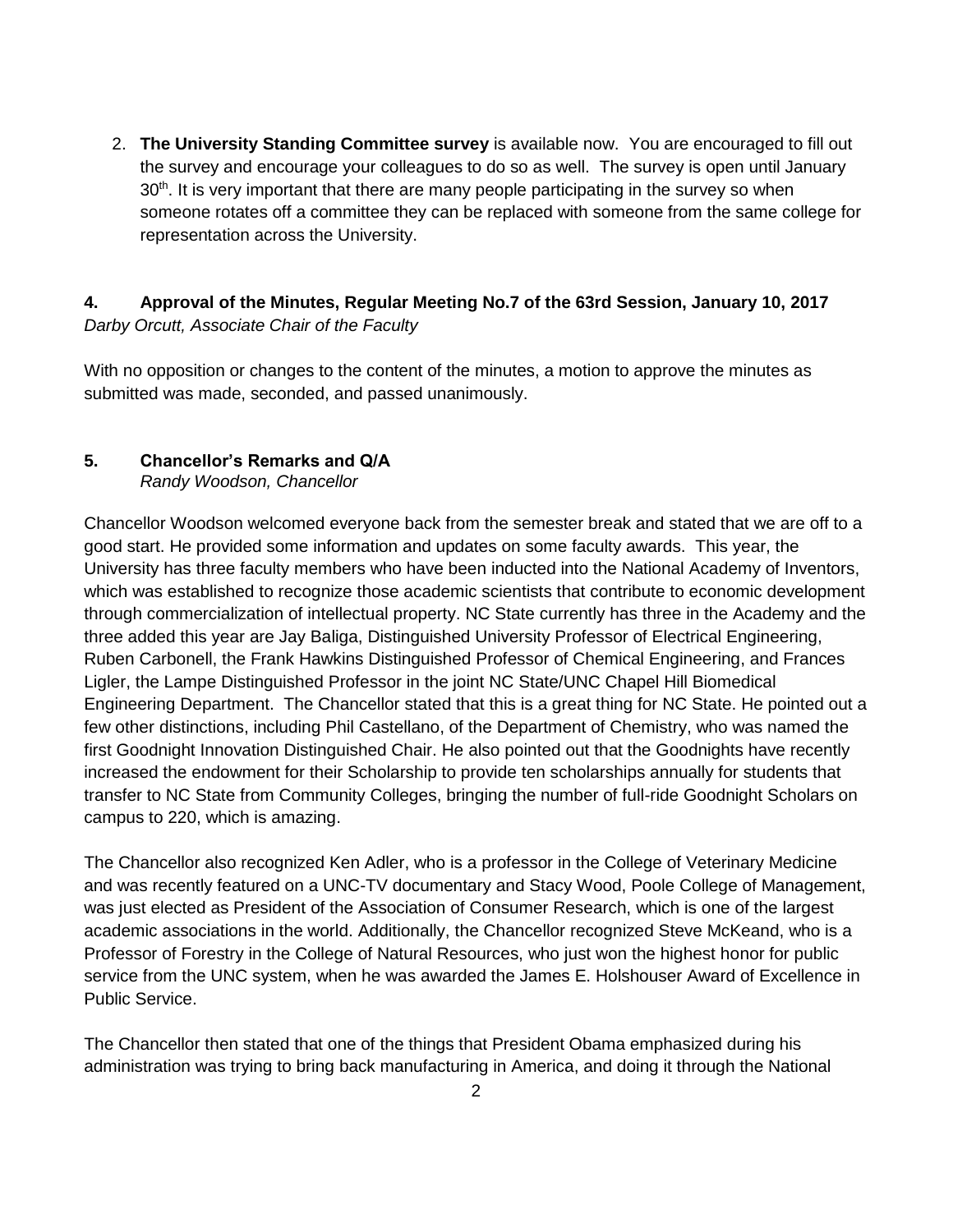Network for Manufacturing Innovation. He continued, "There are a number of centers around the country that focus on various sciences and engineering that fed into the manufacturing economy. Two or three years ago, President Obama came to NC State to announce that we had been selected to lead PowerAmerica, which is a manufacturing institute focused on power electronics. This was a big day for NC State and a great thing to have him on our campus." He stated that there are eight of those institutes that have been established around the country and that NC State is actively involved in five of them with faculty collaboration, having just been named the regional lead on a new institute in the area of biotechnology and biopharmaceutical manufacturing.

Chancellor Woodson commended the NC State faculty across the University who have been focused in areas that really make a difference in the economy of the country and for being a big part of a number of those initiatives. He stated, "Hopefully, the future with the new Administration will be as bright and we will be able to play effectively in some of those new areas."

Regarding student success, Chancellor Woodson reported that the first group of students received admission notifications from NC State last Friday. He said, to-date, we have received almost 26,000 applications and pointed out that last year, this same number was reached during the entire application period. He reported that NC State continues to be a highly sought-out university from students across the country and of those offered admission, 8,000 students have been admitted through the first round, which is our largest early admissions cycle. He stated that this group of 8,000 students is a great group with an adjusted GPA of about 4.61 and an average SAT of 1344, which is equivalent to a 1285 on the old SAT. He pointed out that one of the concerns in recent years has been the slippage the University has seen in under-represented students at NC State, and it is something that continues to be a concern. He reported that the number of applicants and the number of admits from under-represented categories, and particularly African American, is at an all-time high; certainly a high for the last ten years.

The Chancellor stated that it is critical for the University to be proactive and make an effort now to reach out to many of those students who have been admitted through the first round. "If we can reach out to them and make sure they know we are trying to get them to NC State, it could have an impact." The Chancellor is hopeful that folks around campus will do that since this group of students will have a lot of options. He reminded the Faculty Senate that when we admit students, we are not done with recruiting students.

Chancellor Woodson added that the UNC system has released the strategic plan, which appears to be pretty flexible and gives a lot of opportunity to contribute. He does not think it will re-write what we are doing at NC State, but wanted to make the Senators aware that this had occurred. Chancellor Woodson stated that the UNC system has also passed the 2017-2018 budget priorities, and in addition to advocating for faculty and staff raises, they are trying to advocate for the Faculty recruitment and retention fund to re-fund that and make sure the money is there. Additionally, he stated, instead of capital projects, we are focused on R&R. "At NC State we have over \$500 million in deferred maintenance on our facilities and so we really need to get critical investments in infrastructure that isn't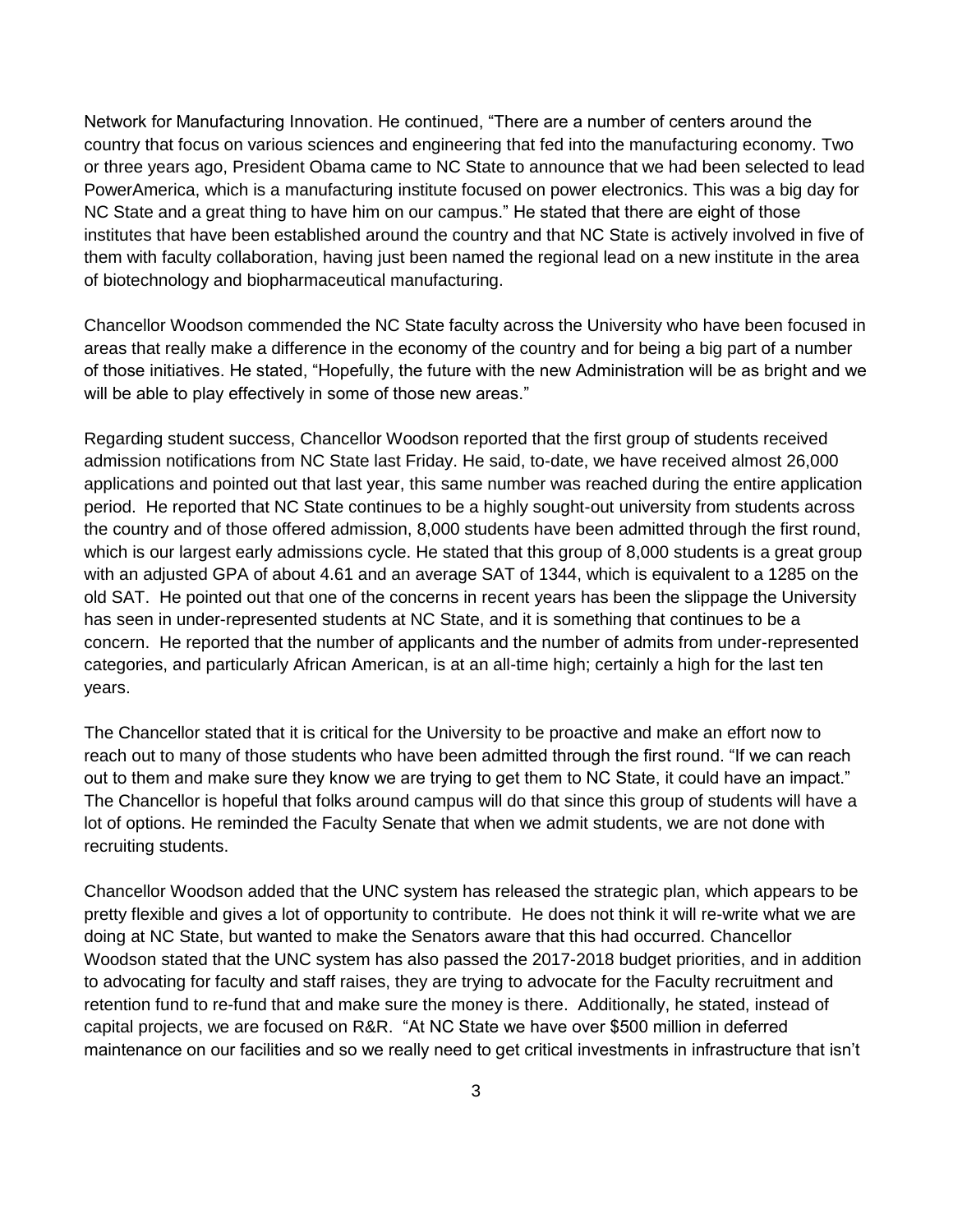always bright and shiny new buildings."

Chancellor Woodson continued, "This would be the largest single year of enrollment growth funding; we are not participating in that because our rolling management plan has us largely capped out, with some growth in the graduate program. There is enrollment growth across the system, but us and Carolina and a few other campuses are largely in that "mature campus" phase of life, which we hope the Board will think about other strategies for funding us."

Chancellor Woodson concluded by stating that the big thing for us is that they are requesting more flexibility and that the big issue is the lack of carry-forward authority. "You all see it in your departments where at the end of the year you are spending money, and if you didn't have to spend it you could probably do some more intelligent things with it." He stated that NC State is asking for more authority for carry-forward, to increase it from 2.5% to 5% with a commitment that we will use a significant portion of that for the critical renovation issues that we face across campus. He is glad the Board is thinking that way as well.

## *Questions/Comments:*

*Senator Argyropoulos: Of the students who are admitted early, how many of them enroll at NC State?*

Chancellor Woodson responded that the University has a high yield of admitted students; about a 50% yield rate for in-state students, which is very high for public universities. He reported that 18% of out-ofstate early admits enroll at NC State. The Chancellor then stated that his concern is that the yield rate for under-represented students is high for Hispanics, actually higher than average, but is low for African Americans.

*Senator Berry-James: What is the percentage of early admitted students who are African-American? This number seems to be down considerably. What is our starting game and how can we develop strategies to address this issue?*

Chancellor Woodson responded that the University has the largest number of African-American students applying and the largest number admitting in over twelve years.

*Senator Young, regarding being proactive in the recruitment of students, noted that many highachieving students would be encouraged to apply and enroll at NC State because of the recent Outstanding Emerging Entrepreneurship Program award to the NC State Entrepreneurship Clinic, based in the Poole College of Management and open to students in other degree programs at NC State. The United States Association for Small Business and Entrepreneurship (USASBE) makes this award on a competitive basis, with only one institution winning in a given year. This was given to Poole College of Management Entrepreneurship Program as the number one emerging Entrepreneurship program in the country.*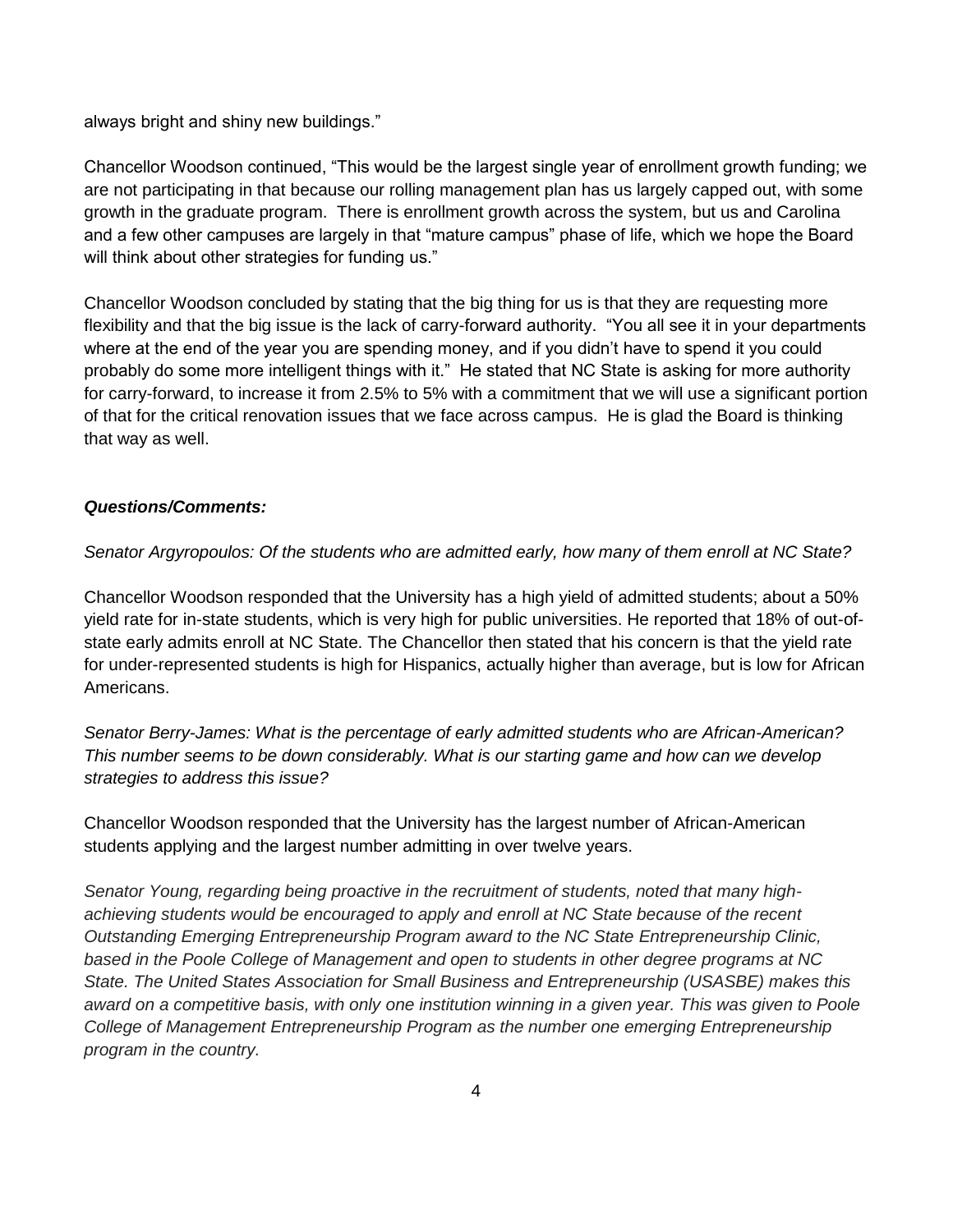Chancellor Woodson was elated to hear this news and encouraged Senator Young and Poole College of Management to "sing it from the mountaintops." He also made mention of recognition given to Poole College of Management in the area of Supply Chain Management recently.

*Senator Bykova: Have we ever looked at high achievers? Is there a special program or are there any incentives for these students to come to NC State instead of enrolling at MIT and other top universities?* 

Chancellor Woodson responded that the University has 4,300 freshmen and we have available to us for full ride (merit) 35 Park Scholarships, 220 Goodnight Scholarships, 5 Textiles Scholarships.

*Senator Bykova responded that we need other methods to attract these top students to campus and get them enrolled; not all necessarily financial incentives only.* 

*Senator Young commented that his daughter graduated from NC State in Plant Biology and that*  department actually brings in high school students to work in laboratories and to be mentored. Is there *any data for that to see if it translates to enrollments?*

Chancellor Woodson responded that the University can always do more to attract and enroll more highachieving students.

## **6. Bias Incidence Response Team (BIRT)** *Dr. Linda McCabe Smith, Vice Provost for the Office of Institutional Equity and Diversity, and Reggie Barnes, Senior Director of Campus Community Centers*

Dr. Linda McCabe Smith and Reggie Barnes, from the Office of Institutional Equity and Diversity presented information regarding the Bias Incidence Response Team. (BIRT)

Dr. McCabe Smith thanked the Faculty Senate for the invitation to speak and said they are looking forward to sharing this information. She stated that she started this position on August 1<sup>st</sup> and she inherited the BIRT program. She continued that there has been some conversation about this program and it has been in existence for some time but they are now beginning to roll things out. She pointed out that the initial response team was to identify those who would be on the team – student care and well-being, a place for messaging for appropriate conversation for students involved in incidents, collaborating educational opportunities and constructive dialogue and education, support and restorative justice aspect.

Reggie Barnes was recognized to continue the presentation. He pointed out that when you look at the potential of addressing or condemning any type of protected speech or action, that brings many questions from freedom of speech advocates so this has to be clear regarding our direction. Mr. Barnes stated that in the beginning they were doing a lot of benchmarking from institutions around the country to revise the composition of the team and look at the policies and processes for the team.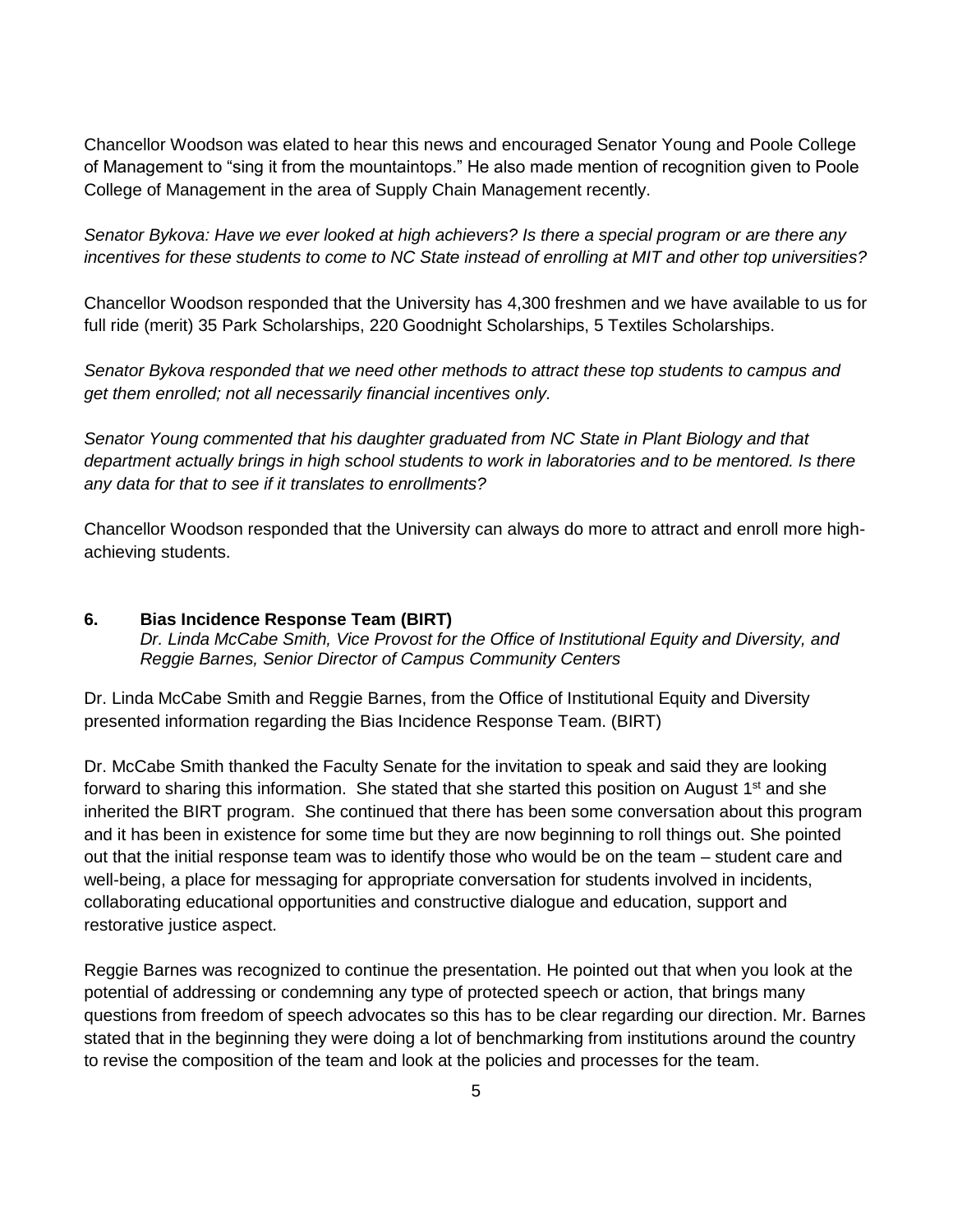He went on to explain that we currently have a two-pronged process; first is the initial review team which is comprised of leaders that cover any aspect of addressing incidents from a judicial standpoint and individuals that may have oversight as far as diversity and inclusion; those include OIED, campus police, DASA, Student Conduct, and General Counsel. Those individuals would then have careful conversations about the scope of every incident that comes in and would subsequently make some recommendations for potential actions. He continued by stating that the team would then pass that information on to a secondary response team, which is much larger and is from a wide variety of areas across campus - all colleges and administrative offices, like the counseling center office for international students and other people who would have contact with particular students.

Mr. Barnes stated that when recommended actions are stated, a smaller team of 3-5 people will be put together and that team will be in charge of working directly with the individuals who are impacted. He continued by saying, "We are very mindful of due process – not censoring speech or looking to condemn protected speech, but looking to open the dialogue to equip campus members to confront any speech or actions that they may deem as offensive and then find a way to make sure that we restore harm. Restoring harm is very conceptual and very aspirational – we want to convey and foster a sense of community and belonging to those individuals who are directly impacted." [Associate Chair's note: The concept of "restoring harm" comes from the restorative justice community. In later correspondence, Mr. Barnes elaborated, "The reason why we utilize the term 'restore harm' is because we are responding to the impact of the action and not making a judgement on its intent. By not making any assumptions, we enable those who are responsible for causing harm to clarify the intent of their action without making them feel guilty. It may not resolve the situation, but at least it fosters greater understanding between those involved... alternatives could be to 'repair harm,' 'restore community,' or to 'foster understanding.' We will discuss alternatives for this term before we launch the website."]

Mr. Barnes added that students understand that there are some actions and speech that are not actionable, and that the challenge is when there is a perception that because something is not actionable the University is saying they cannot do anything. He continued, "So we really want to create opportunities where those who feel they have been offended and some harm has been done and those individuals who may be accused of that harm to be able to have a conversation, to clear the air; not to say anyone is wrong or right, but just to open up the dialogue for those individuals." He stated that this is still in the developing stage.

Mr. Barnes reported that there is a draft for the web site, with the goal for the initiative to be launched as sometime at the end of this month. He stated that they are still working out the kinks, but to expect a link on the website that can be clicked so individuals can report those directly to OIED, which is the point at which the process begins.

#### **Input/Questions/Feedback**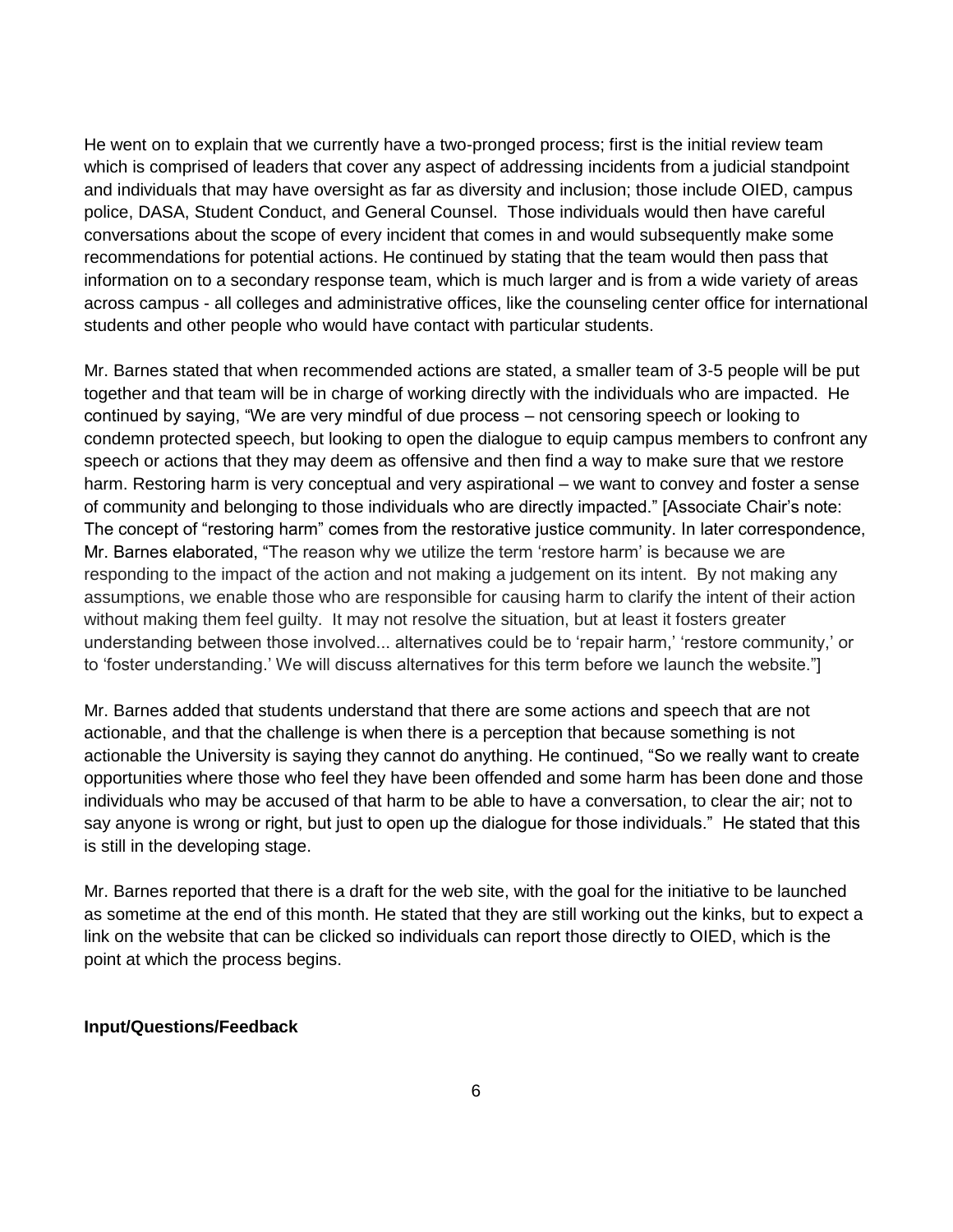*Senator Young: Have you introduced yourself to local media? When some incidences rise to become headlines, which is very damaging to the NC State reputation, to have your voice part of the article that appears would be very helpful.*

Mr. Barnes responded that that is part of the process but will not likely be done on the front side. He stated that we don't introduce ourselves and offer information about the incidences to the media, but if they ask, we find the most appropriate way to convey information to them. He continued, "The main thing is the work internally to make sure that members across campus are made aware of what happened and how the University responded and to ensure that those impacted feel that they are supported by the University." He stated that when the media does ask, OIED works very closely with University Communications to determine what the best method of communication will be.

Dr. McCabe Smith responded that being proactive is very important, of course, and when we get further down the road, there is great opportunity to do some proactive things with that.

Mr. Barnes stated that we want to make sure we promote BIRT and what it is as soon as it is launched to get a lot of information out so everyone knows. Then at that point, they will understand that we are being transparent and providing as much information as we can. We will be more than happy to answer.

## *Senator Perretti: Restorative justice is huge. Can you give us a little tighter definition or explanation about how you are thinking of applying it on campus? How do you think it might work?*

Dr. McCabe Smith responded that there is a huge continuum from one extreme to the other as to things that can be done. She said that getting one person to understand how they offended the other person is only one aspect of it, from BIRT's perspective, that they can do. She stated that that incident may not rise to the level of discrimination but it is something that we can do on our campus with our students. "We want them to graduate differently than what they came in, so we want to have those dialogues between those individuals. We can make changes at the University by having them here, putting in place restorative justice models to hopefully make changes on campus. The continuum is wide with regard to actionable things to make sure the conversation is had between the parties."

## *Senator Perretti: Can you speak about the power differential between people and how much flexibility you have. How are you seeing that one, because that's going to happen sooner or later.*

Dr. McCabe Smith responded that between student and faculty, if the student goes to BIRT and reports it there, the team looks at it and says it does or doesn't rise, then they will forward it to the compliance office. "What we want to do is work with the faculty and the student who is offended."

*Senator Bykova: I am wondering about the name – Bias Incidence. It seems to undermine from the start, just by the name. Can you call it Campus Climate Initiative or something like that? Perhaps input from across campus regarding the name is needed.*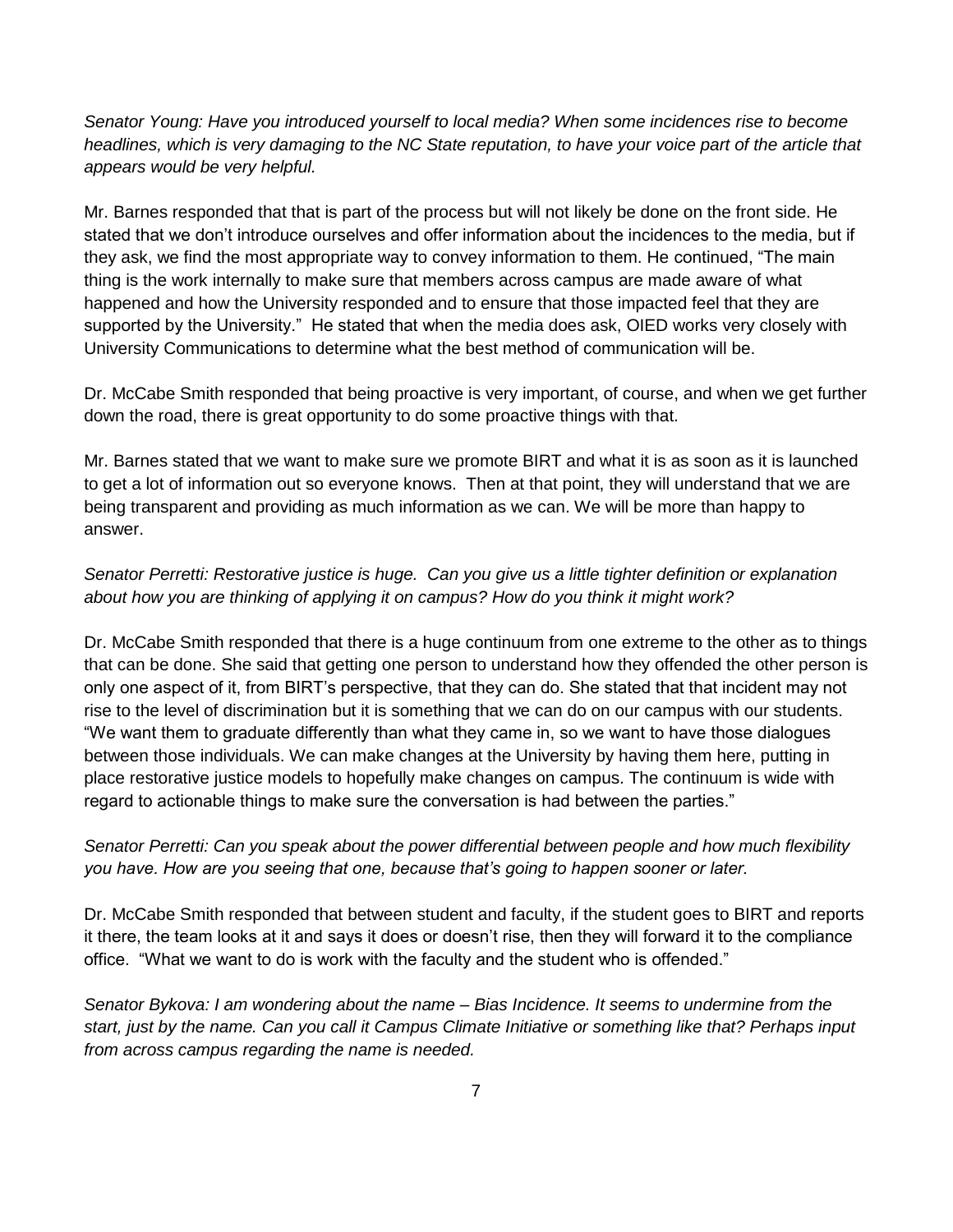Mr. Barnes responded that the reporting function on campus is very decentralized so there are multiple mechanisms for reporting multiple types of things. He stated that Universities that have initiatives that are broadly titled are more comprehensive where there is one mechanism where you report everything in one place and it serves as a triage and sends it to different places. He continued by saying that adopting that model is a possibility; it just would require a lot of work in streamlining what all of those functions are and how they can work together.

*Senator Berry-James: These bias incidence response teams have been popping up across the country. There are a lot of different models that deal with just bias incidents and there are other models that deal with bias incidents and hate crime. So my question is what type of model are we using and did you follow models from another campus like UNC-Asheville and Appalachian State, who both have similar programs. So are you going to look at just bias or bias and hate? And if you're just going to look at bias, how are you going to define it?*

Mr. Barnes responded that it will be just bias. Anything that is a hate crime would go straight to campus police.

## *Senator Berry James: So how are you defining bias?*

Mr. Barnes responded that right now, they are defining bias as any activity that intimidates, demeans, mocks, degrades, marginalizes or threatens individuals or groups based on that individual's or group's actual or perceived protected class. He pointed out that this is definitely a work in progress, so we are making revisions to that and are having several people on campus working on this. "We are looking at whether or not an incident is intentional or not intentional, criminal, non-criminal. So a lot of times it's a matter of semantics. That is one draft of that definition, but we are still working on it."

#### *Senator Berry-James: Are you modeling after another University?*

Dr. McCabe Smith responded that there was someone here from the University of Michigan to look at the NC State model and provide information and structure as to what theirs looked like. Their model doesn't necessarily work for NC State, she stated, and we have to use a model that works for NC State. "The University of Michigan team was very informative in helping us to get this off the ground. This is very new and we have consulted with experts on and off campus. Students refer to this type of thing as 'bias,' not campus climate or whatever; they want to know those incidences because there are other places where these complaints can go but they want to know these things can go but they want to know 'where are we going for bias,' because there are some concerns with that and we need to have a place where students, faculty and staff can go in order to make these kinds of reports."

*Senator Sederoff: Remember that there are three parties involved in a bias incident and that this argues for some type of neutral disinterested but important involvement as well. Additionally, I would advise you to not wait until you're set up to go out and say "we have this system." Go out to news*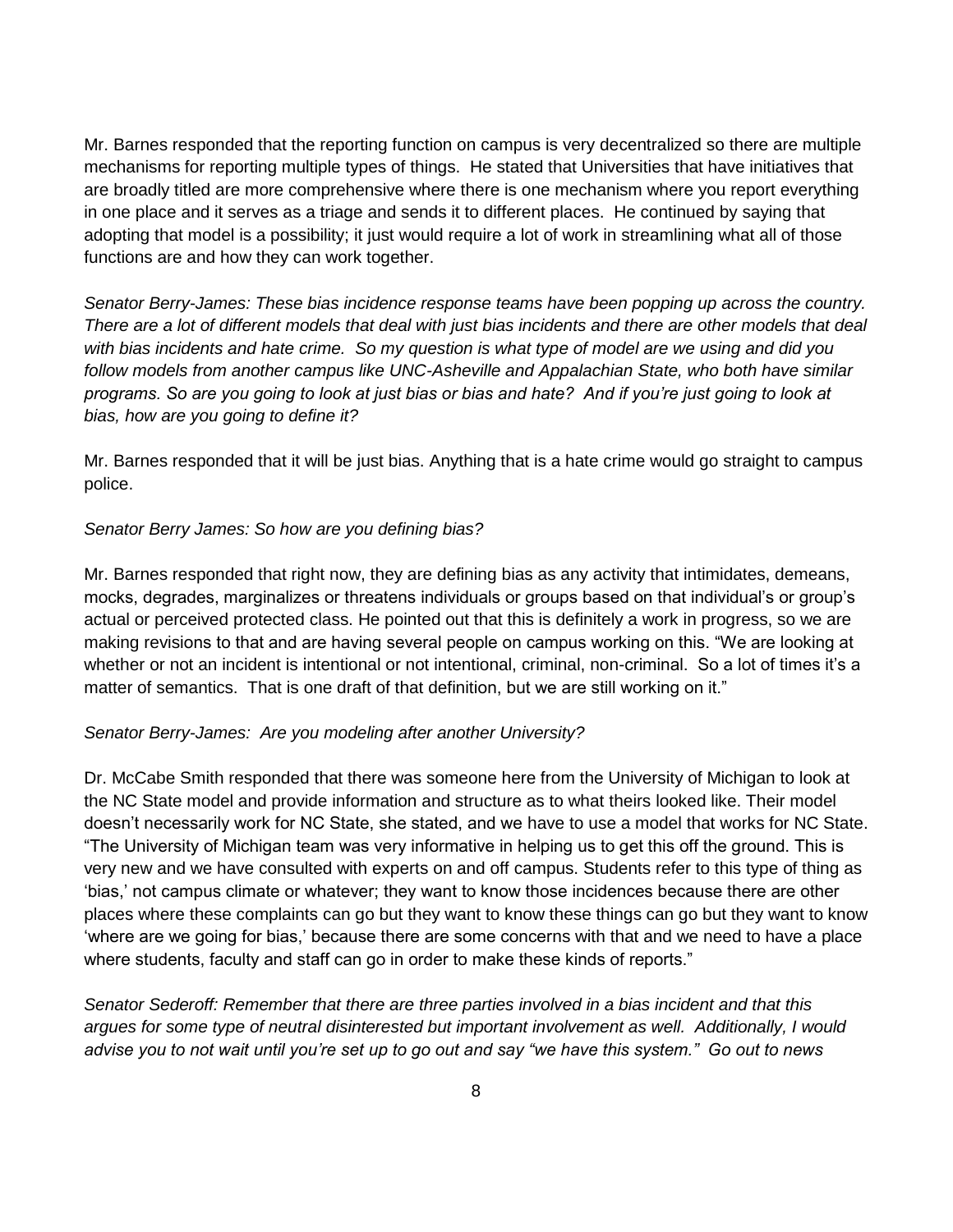*media now – it is newsworthy that you are developing this and it is newsworthy when you employ the system. I don't think you should wait.*

Dr. McCabe Smith responded that that is what we want to do, to get out in front of this. "When we think about bias we want to get to it before it gets out to the media, before it escalates from the classroom, from the parking lot or wherever it is. We want to get to these incidents before they escalate."

#### *Senator Sederoff: The problem is that sometimes it will get to the media before it even gets to you.*

Mr. Barnes responded that they are involving some of those neutral entities and are including the Ombuds office in some of the conversation with faculty and staff who are not official members of the team.

## *Senator Young: Do you have any boilerplate that faculty can put into their syllabi regarding this information and how to contact you?*

Dr. McCabe Smith responded that yes, the question about faculty including something on their syllabi has come up recently. She stated that the OIED office welcomes that and would love to do that. There are other conversations around that as well. Dr. Smith deferred to the Chancellor for clarification:

Chancellor Woodson responded that he was aware that a number of faculty put into their syllabus the University's position on discrimination and harassment, etc. "I think it would be a simple thing to put a link to the website that describes how to report incidents. This is important to not only protect the climate at NC State but as you know, when an incident occurs, it is already out there on social media before you have a chance to actually understand that happened. So it is critical that we have a structure in place that allows us to say we need to look at this carefully. As long as the people involved understand that we are looking and we have a system in place, it gives you more time to deal with it and learn the details." The Chancellor commented that he is very proud of what the Office of Institutional Equity and Diversity is doing.

#### *Senator Ash: What happens to the information? Where does it go?*

Mr. Barnes responded that whenever incidents are reported, the information is immediately stored, and they will have it in an aggregate report that will be posted on the BIRT website. He stated that the report will not include any specific information about anyone. "The next part of the conversation is the regular updates about incidents that happened, and what that will look like is kind of a brief description of the incident, where it happened, but not necessarily who was involved. Then it will tell briefly how the University responded." Mr. Barnes stated that there will be various ways of responding to those; as simple as conversation with University leaders on restorative practices, but not a full detailed description of the incident, and a notation to let the reader know how to contact OIED.

Dr. McCabe Smith responded that over time it will provide them with hot spots, and will provide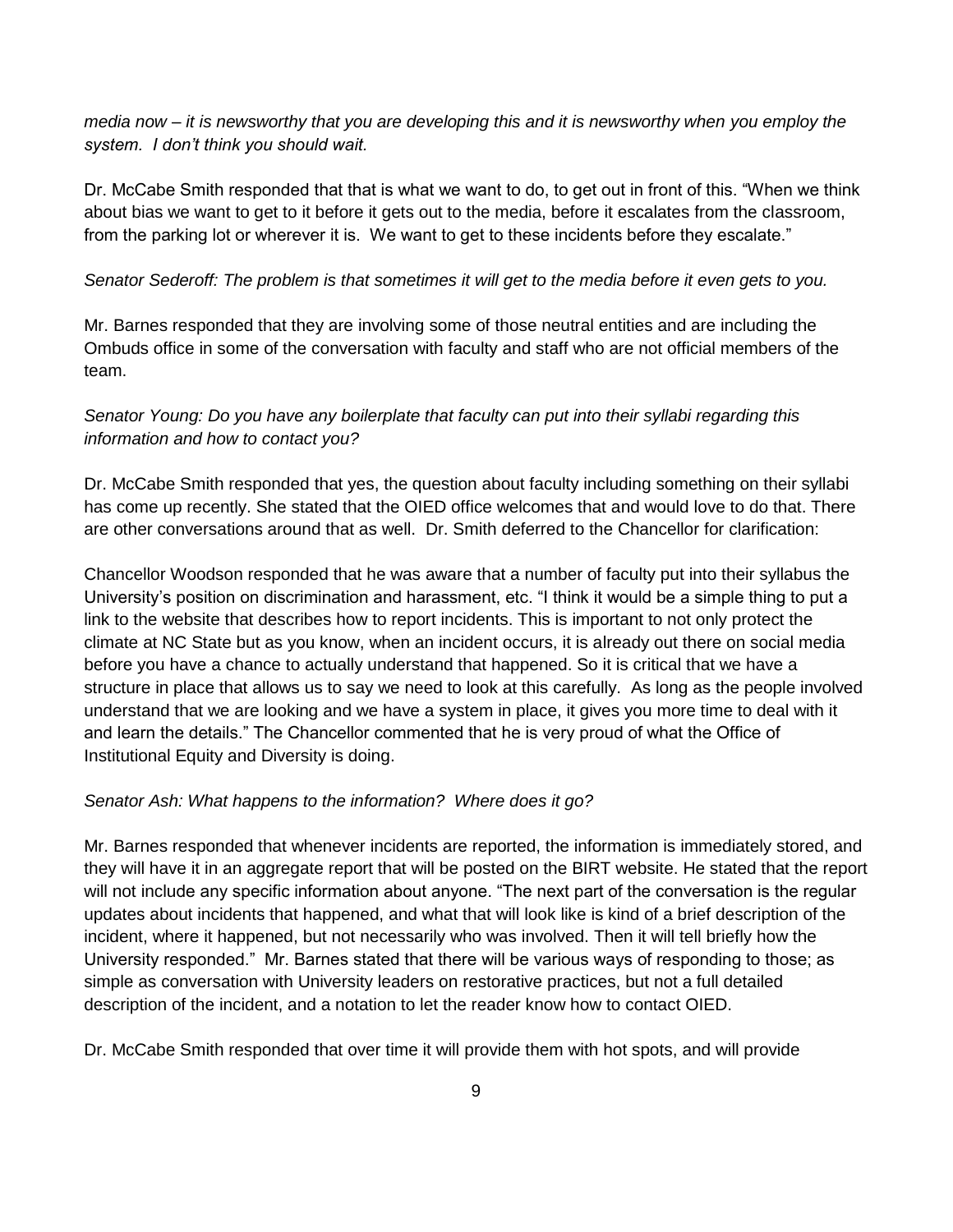information on what to do, giving them a foundation. "The patterns we see will help us deal with campus climate and would allow us to see where things are occurring and that something needs to be done. There will be some level of transparency of information because you do need to be informed about what is happening."

*Senator Peretti: So professors know there will classroom discussions that have the potential that may*  lead to an incident. Can we call you and ask you to come in the class before or is there someone that *has an outreach role that can come into a classroom and say this is what you're going to do and this is how you have to pay attention to what you say and do, rather than laying the burden completely on the faculty member who may or may not be well-versed in this type of work?*

Dr. McCabe Smith responded that this conversation is increasing more and more as the roles change about what can be done in academia. She encouraged the faculty to utilize the OIED as the source for you to help you bridge and she would welcome an invitation to help bridge those gaps.

## *Senator Young: Can you clarify the scope of your mission? Are there action implications?*

Mr. Barnes responded that in no way does it investigate anything. He explained that the way the process works is, regardless of where a report is given, anything that is actionable goes immediately to any of the stakeholders on campus that do investigations. He stated that when things do not fall into that category and are not deemed actionable, then they will step in to discuss appropriate actions in those types of situations.

## *Chair Moore: Do you have a launch date in mind?*

Mr. Barnes responded, yes, the end of this month is the targeted launch date. "We have a first draft of a web site so the biggest piece now is to create the reporting mechanism. As soon as we have that put in place and connected to the web site, then we will be able to launch it. We want to make sure that the campus community is well-informed about it on the front end."

*Chair Moore stated that if he will let her know when that launch date is she will inform the Senators.*

Mr. Barnes stated that if there were any additional questions, please contact him.

Dr. McCabe Smith stated that they need the support of the faculty in the classrooms to let students know where they can go, even before the website launches. She encouraged them to contact them any time.

## **7. Old and New Business**

**a. Resolution of Endorsement for Faculty Assembly Resolution on SACS Compliance** *Alton Banks, Faculty Assembly delegate*